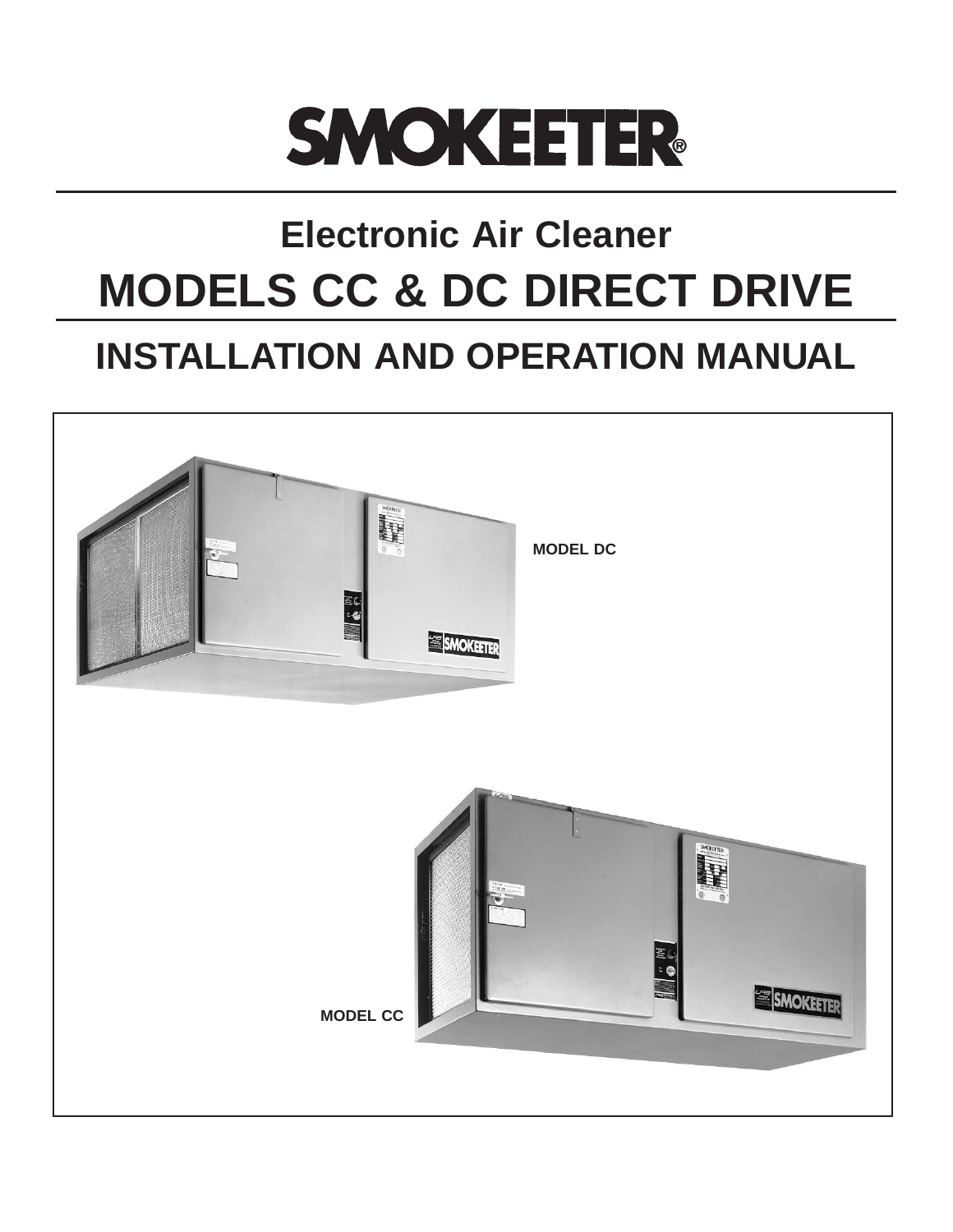### SMOKEETER

## MODELS CC/DC DIRECT DRIVE

## TABLE OF CONTENTS

| <b>SECTION</b>  | PAGF |
|-----------------|------|
|                 |      |
| ii              |      |
|                 |      |
| $\mathbf{II}$ . |      |
| III.            |      |
| IV.             |      |
| V.              |      |
| VI.             |      |
|                 |      |

#### **THE FOLLOWING INFORMATION IS PROVIDED FOR TRAINED SERVICE PERSONNEL ONLY**

| VII.        |  |
|-------------|--|
| <b>VIII</b> |  |
| IX.         |  |
|             |  |

This manual is compiled for general information and does not necessarily represent all options or accessories. If you have a model which is not illustrated, contact UAS or your local distributor for service or parts.

## **IMPORTANT NOTICE**

BEFORE OPERATION, PLEASE REMOVE ALL PACKING MATERIAL FROM INSIDE UNIT. THIS CAN INCLUDE MARKED TIE DOWN SCREWS, CARDBOARD, STYROFOAM AND PLASTIC WRAP ON CARBON FILTER. MODELS VARY IN MATERIAL USED.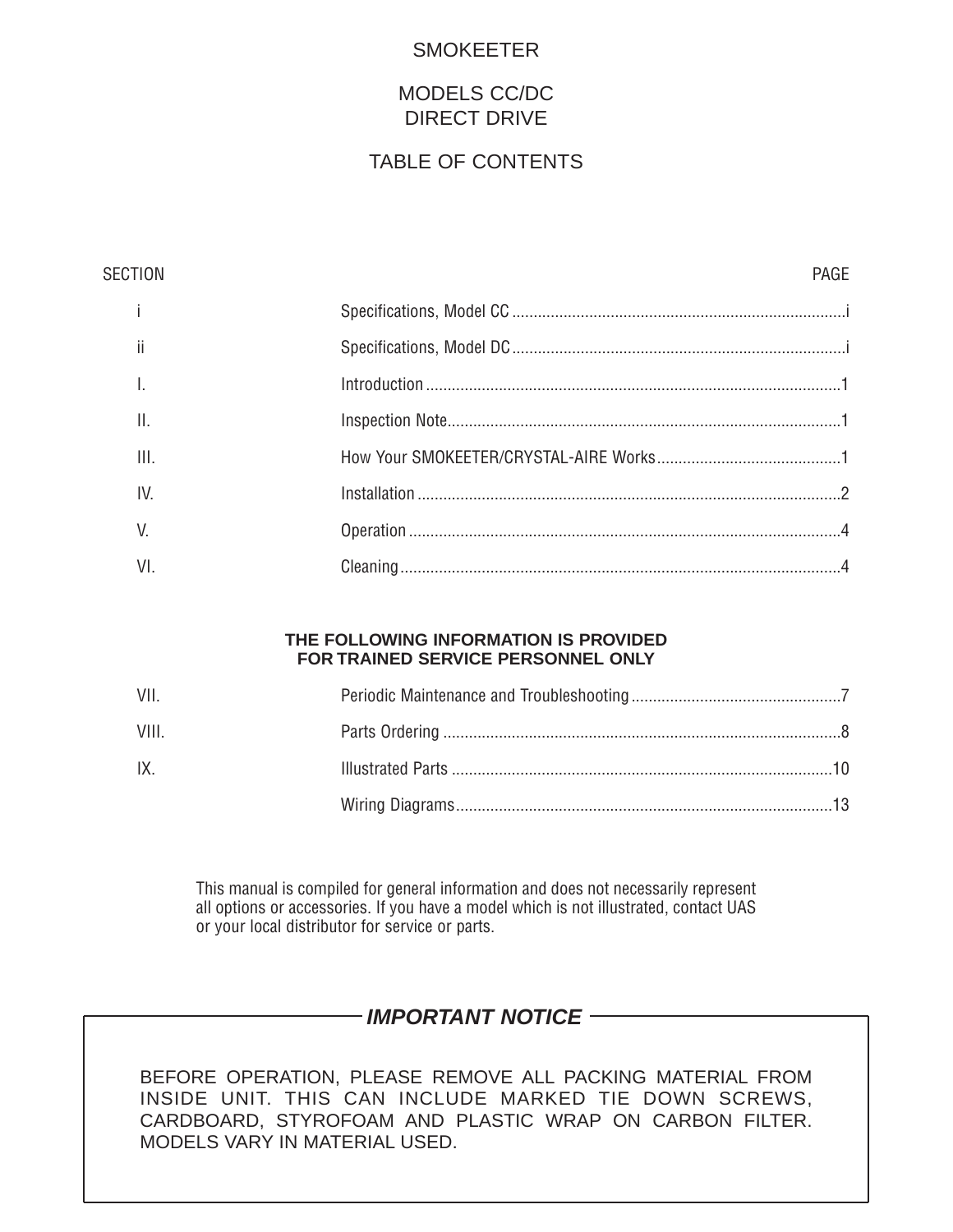

i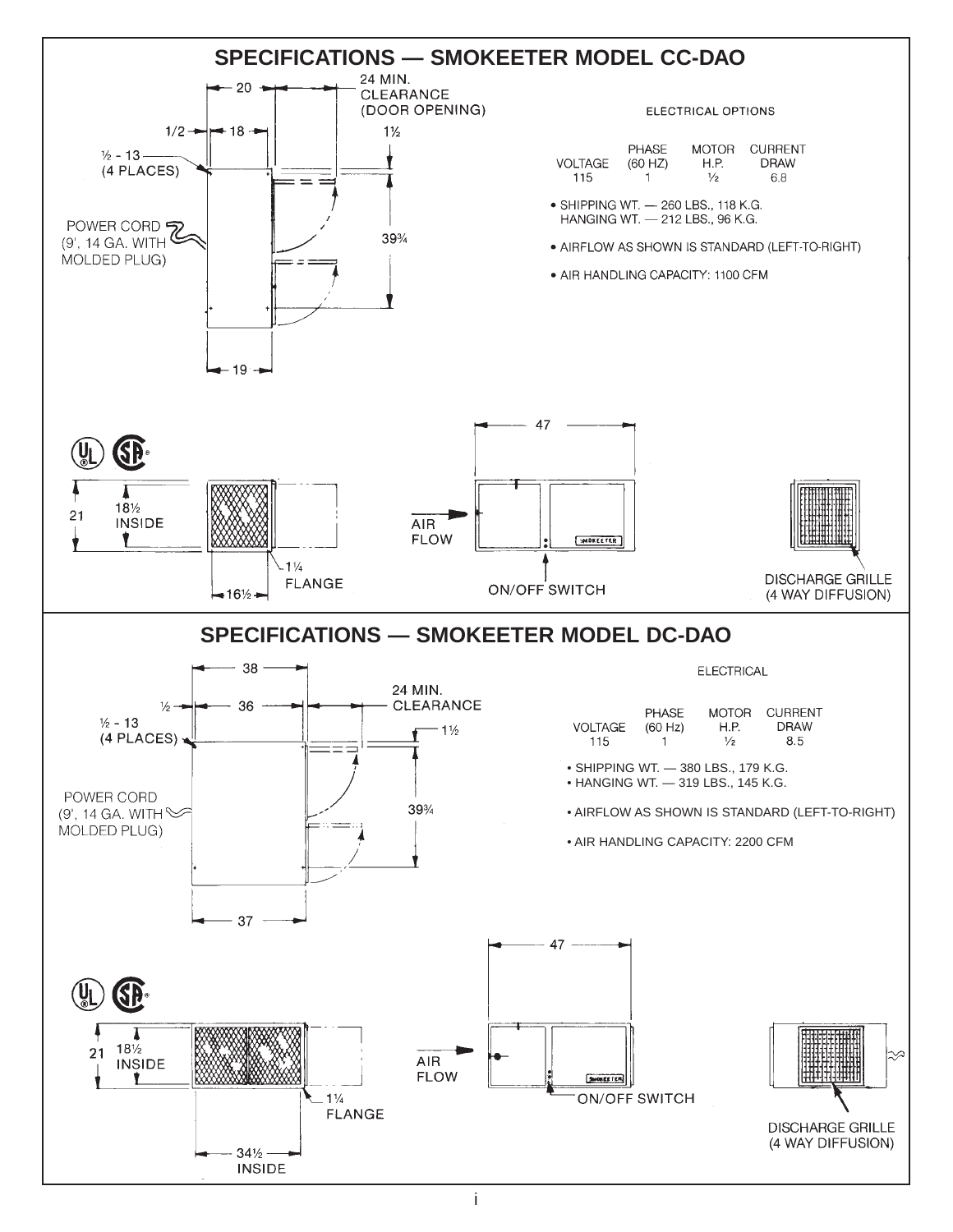## **I. INTRODUCTION**

NOW YOU CAN BREATHE A LOT EASIER... you and everyone else who breathe the air cleaned electronically by SMOKEETER. Your new electronic air cleaner is the most advanced product of its type on the market today. As you begin its operation, we would like to remind you of a few important facts.

First, we appreciate your business... and because we appreciate your business, we have manufactured an electronic air cleaner worthy of your consideration. Your unit is designed and engineered to rigid specifications incorporating the latest technological advances. It is built using the highest grade materials available. It is subjected to rigorous quality control checks before it leaves our factory. And, SMOKEETER is backed by a factory warranty as described on the back cover.

Second, like any piece of precision equipment, your SMOKEETER needs periodic maintenance. Properly cared for, it will operate at peak efficiency for many years to come.

Finally, while we hope you never have any problems, United Air Specialists (UAS) is always ready to lend assistance. We have factory-trained distributors worldwide. Should you need information or service, contact your local distributor or Customer Service at United Air Specialists, Inc., 4440 Creek Road, Cincinnati, Ohio 45242, 1-800-252-4647, www.uasinc.com.

## **II. INSPECTION NOTE**

Upon receipt of your unit, check for any shipping damage. A damaged carton indicates that the equipment may have received rough handling during shipping that may have caused internal damage. Notify your delivery carrier and enter a claim if any damage is found.

## **III. HOW YOUR SMOKEETER WORKS**

The motor/blower draws the contaminated air through an aluminum mesh prefilter, trapping the larger particles. As the smaller particles enter the ionizer section, they are given an intense positive charge. Entering the cell section, they are collected by the charged plates. Clean air is exhausted and redistributed by adjustable diffuser vanes. An optional carbon afterfilter aids in controlling odor.





1. PREFILTER(S) — evenly distributes the air across the ionizing section to maximize efficiency. It traps the larger particles that could short out the components.

2. IONIZER $(S)$  — is made up of fine tungsten wires supported between metal plates. When a high voltage is applied to these parts, a "corona" field is generated which imparts a high voltage charge on particles that pass through it.

3. COLLECTION CELL(S) — is made up of a series of flat metal plates. These plates act like a magnet and attract the charged particles, removing them from the air. The plates are alternately charged positive and ground. The positive plates repel the particles while the ground plates attract them, yielding a very high efficiency.

4. AFTERFILTER(S) — aids in air distribution to help maintain high efficiency (carbon optional).

5. POWER PACK — the energy limiting power pack provides 11,000 volts DC to the ionizer(s) and 5,500 volts DC to the collection cell(s) and is self-regulating for voltage input variations from -30% to +13% of nominal rating. In the event of an overload condition, the power pack automatically de-energizes then resets itself when the overload is corrected. Total current of the high voltages is limited to a maximum of 5 milliamperes to assure both equipment and personnel safety. An internal resistor bleeds off the residual charge on the cell(s) and ionizer(s) when power is removed from the power pack.

6. MOTOR/BLOWER — air movement is produced by a direct drive, centrifugal-type blower. The blower is driven by a heavy-duty, thermally-protected 1 ⁄2 horsepower motor.

7. DIFFUSER VANES — four-way diffusers, standard equipment on every unit, allow the most effective clean airflow pattern possible.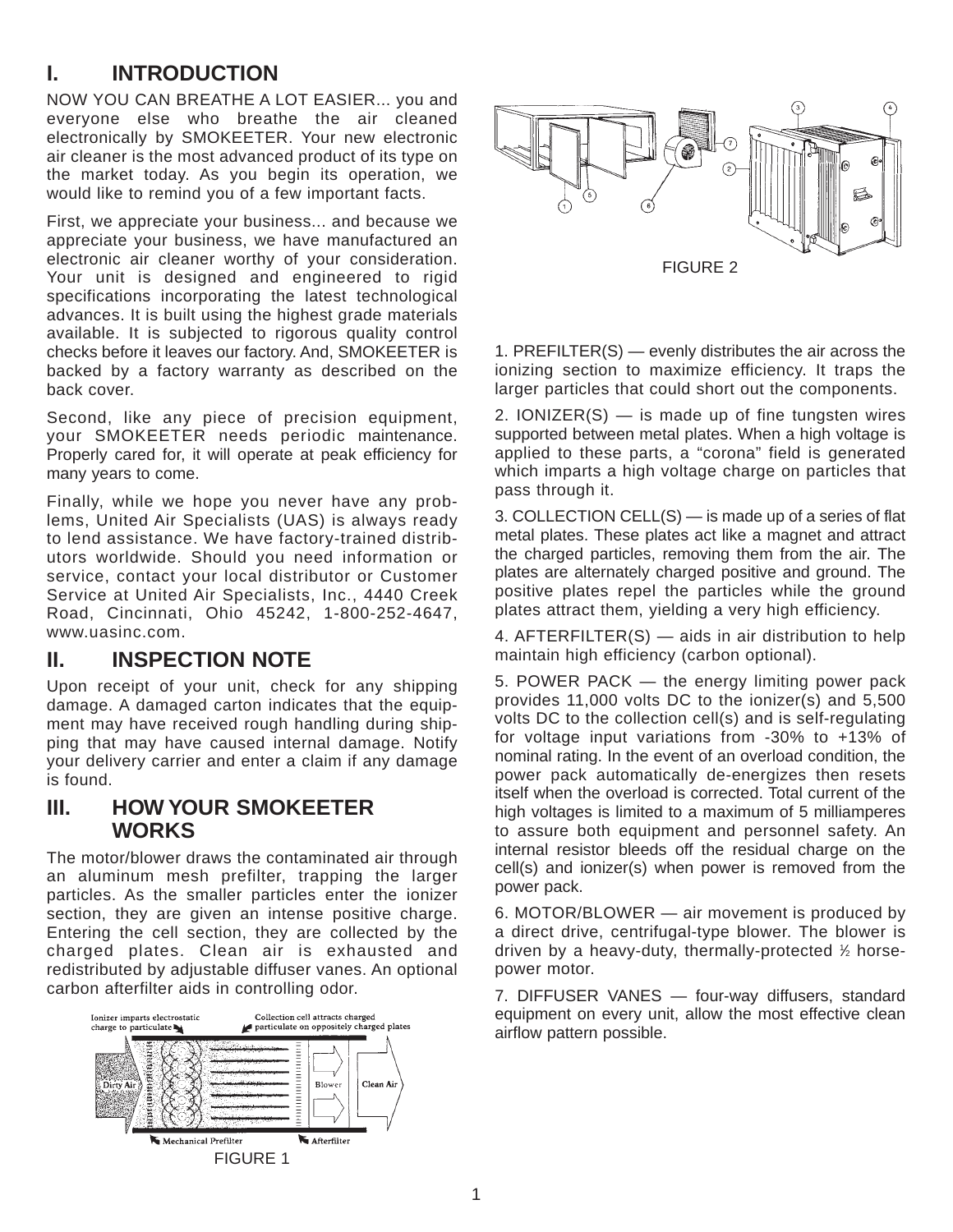## **IV. INSTALLATION**

NOTE: This product has been designed specifically for commercial applications, such as autobody shops and welding facilities. United Air Specialists assumes no responsibility for those applications other than the aforementioned.

#### UNIT MOUNTING

Models CC and DC are designed for ceiling mount only. They are provided with eyebolts for chain hanging. The eyebolts can be removed if threaded rod is desired rather than chain. If chain is used, it should be welded link type with a 500 lb. test or better. "S" hooks used for connections should be closed. The chain should be hung vertically. If any angle is introduced, the chain and eyebolts should be sized to handle the added tension. Figure 3 shows the recommended method for ceiling mounting using chains.







Mounting dimensions for Models CC and DC can be found on the specification sheet (see page i).

#### METAL TRUSS SUPPORTED CEILINGS

Figure 4 shows a Model DC unit suspended from a metal truss supported ceiling. As shown,  $2" \times 2" \times 14"$ angle iron forms braces that are secured between two steel trusses; 1 ⁄2" threaded rods are inserted into the openings at the corner of the unit; and turnbuckles are used inbetween the rods to provide an easy method of unit leveling.



FIGURE 4

If preferred, vibration isolators can be substituted in place of the turnbuckles (refer to Figure 5).



FIGURE 5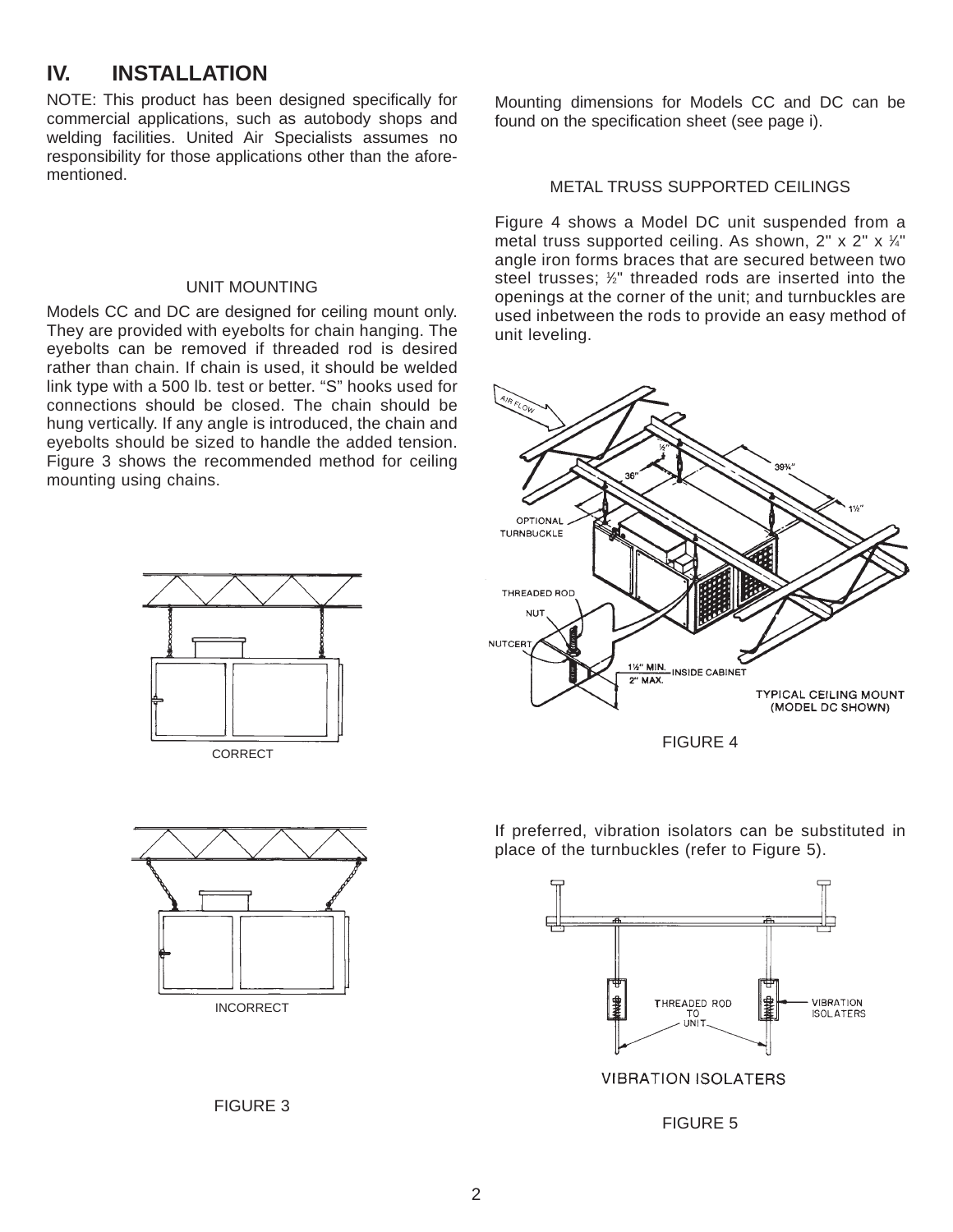#### CONCRETE SUPPORTED CEILINGS

One-half inch threaded rod is used for hanging the unit on concrete ceilings (refer to Figure 6). Metal fasteners must be used in the ceiling.

Special consideration must be taken when sizing the proper fastener. It is extremely important that a fastener rated at 1,000 lbs. safe working load is used (i.e. Star Double Expansion shield type - Cat. No. 7035-0000).

#### **WARNING: The units are not to be used for support of personnel or material.**



FIGURE 6

**WARNING: Test installation to support 212 lbs. for Model CC and 319 lbs. for Model DC.**

#### ELECTRICAL REQUIREMENTS

The Model CC and DC Direct Drive units (115V) are provided with a 9' power cord with a three prong plug for connection to a 115V grounded outlet. An on/off switch is provided on the unit (refer to Figure 7).



#### FIGURE 7

**CAUTION: Power connection — the power cord on this product should be used in connection with a properly sized and appropriately located 115 VAC grounded outlet receptical. No alteration of the power cord should be attempted nor should extension cords be used.**

To reduce the risk of electric shock, this equipment has a grounding type plug that has a third (grounding) pin. This plug will only fit into a grounding type power outlet if the plug does not fit into the outlet contact qualified personnel to install the proper outlet do not alter the plug in any way.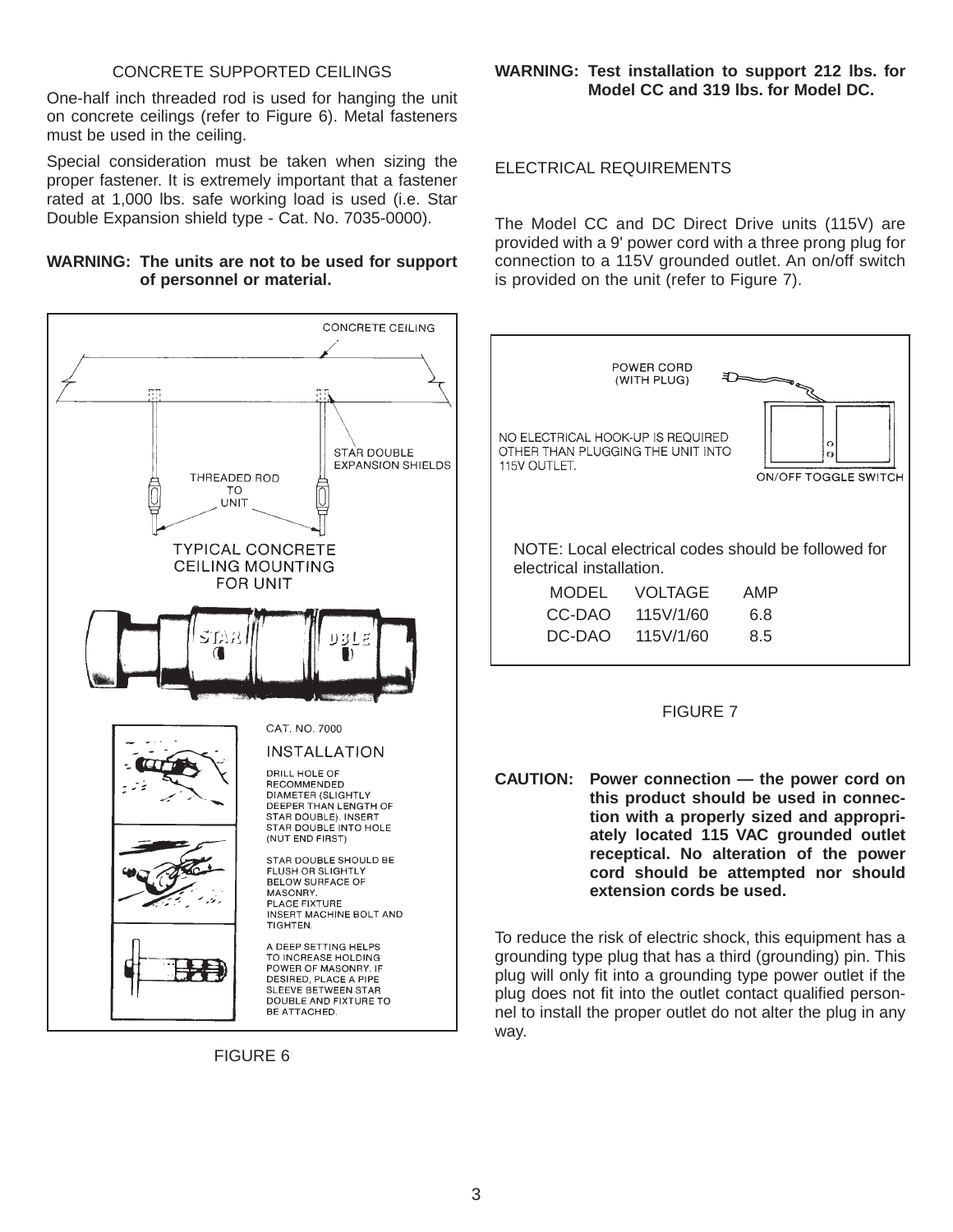## **V. OPERATION**

For best results, your SMOKEETER should be started before the air becomes contaminated, ensuring clean air all the time.

The indicator light shows that your power supply is operating properly. As momentary shorts occur, the light will indicate a loss of voltage by flickering. If it fails to illuminate, the components may need cleaning (refer to cleaning instructions) or may need servicing (call your local distributor).



FIGURE 8

FOR YOUR INFORMATION — The unit has been thoroughly tested prior to shipment from the factory. Even so, there may be some initial arcing of the components at start-up. The noise should cease after a few minutes of operation.

## **VI. CLEANING**

This section is defined for cleaning and periodic maintenance. The internal components must be removed prior to cleaning.

- **WARNING: Servicing this product for purposes other than routine cleaning of the collection components should be performed by trained authorized service personnel. Any effort to exceed this service (by nonqualified personnel) may lead to bodily injury and/or equipment failure.**
- **CAUTION: The unit should be inspected frequently and dirt removed to prevent excessive accumulation which may result in flashover or fire damage. An electrical interlock is provided for protection — do not defeat its purpose.**

Periodic cleaning is necessary to maintain efficiency and is confined to the ionizer(s), collection cell(s) and mesh filter(s). A regular cleaning schedule is suggested. Frequency of cleaning depends upon the concentration of the contaminants and the type of contaminants. Your local distributor will be able to help you set up a schedule based on your requirements. If a distributor is not available in your area, please contact United Air Specialists, SMOKEETER Customer Service, 1-800-252-4647.

#### **CLEANING INSTRUCTIONS**

• Turn off unit, open door and wait 15 seconds for high voltage charge to bleed down from the ionizer(s) and collection cell(s).

#### **WARNING: Follow grounding procedure before**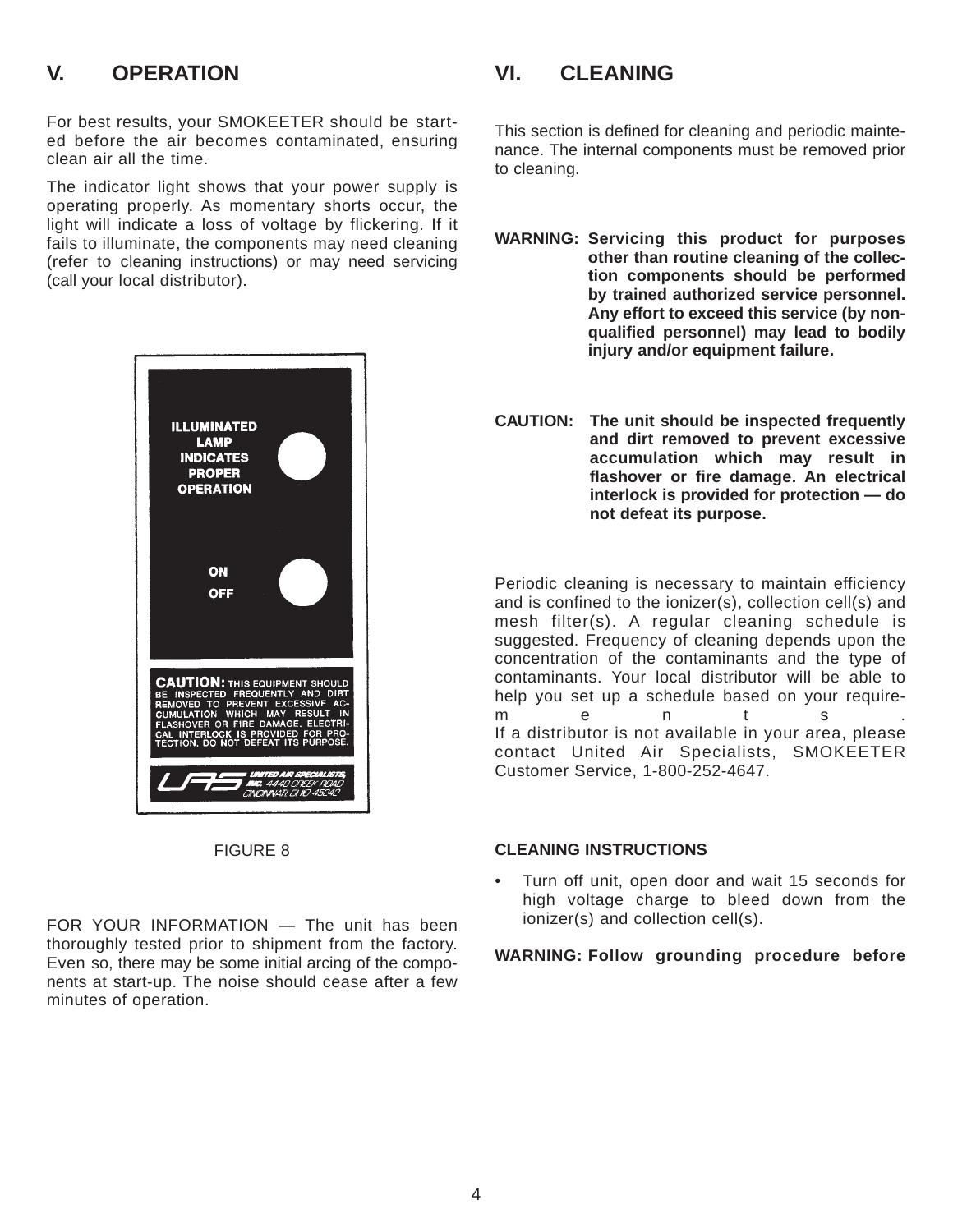#### **GROUNDING PROCEDURES**



FIGURE 9

#### **removing components.**

When the 115V power is removed from the power pack circuit, an internal resistor bleeds off the residual charge on the ionizer and collection cell. As a precaution when the access door is opened, the ionizer and collection cell should be grounded. Using an insulated handle screwdriver, touch the blade across high voltage cell rod (insulated post) and cell end plate and touch the blade across ionizer wire support and ionizer frame.

- Slide components from the cabinet.
- If the particulate being collected is dry, gently tap the components to remove the loose particles.
- If a more thorough cleaning is required, the components can be cleaned by soaking in a hot solution of SMOKEETER brand detergent for 30 to 60 minutes followed by agitation in the solution to remove loosened dirt. If agitation is not possible, soaking time should be increased to compensate.

**CAUTION: Do not use temperatures exceeding 160°F. Do not steam clean as this may warp the aluminum plates. If detergent other than SMOKEETER is used, care must be taken to ensure that it contains an aluminum inhibitor so that it does not attack the aluminum compo-**

#### **nents.**

- After removing components from the detergent bath, immediately flush away any residue and rinse thoroughly with hot water.
- Shake off excess water and let components stand with the cell plates in a vertical position for 20 to 30 minutes or until they are dry to the touch.
- Reinstall components in the cabinet.

#### CLEANING INSULATORS

The unit is equipped with two ceramic insulators located on the rear wall of the cabinet.

To clean, use a soft cloth and wipe off any accumulated build-up on insulators and high voltage wires.

#### **CAUTION: Do not use any abrasive cleaner or material which will harm the protective glazing of the insulator.**

CLEANING THE CABINETAND BLOWER COMPARTMENT

Vacuum all loose dirt from interior of the cabinet.

#### INSTALLING COMPONENTS

**CAUTION: Components must be properly installed as referenced in Figure 10. Failure to install as shown may cause loss of high voltage and loss of efficiency.**

All contacts must be in their respective locations (i.e. interconnecting springs, acorn nuts, cell contact screws).

After installing all components, close access door and turn unit on. Indicator light should illuminate.

**NOTE: If the unit crackles or snaps excessively, or if**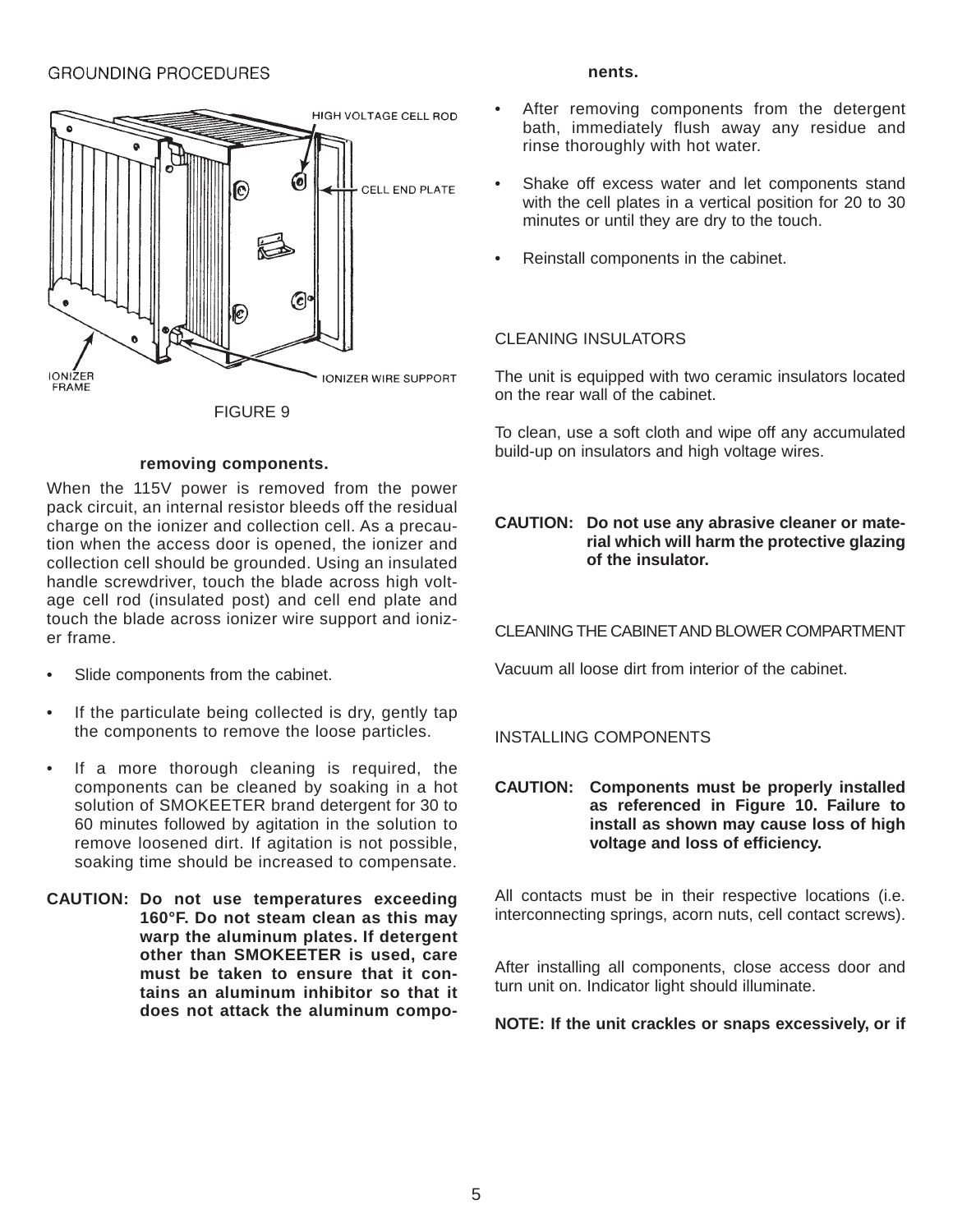

FIGURE 10

#### **THE FOLLOWING SECTIONS ARE FOR THE USE OF TRAINED SERVICE PERSONNEL ONLY**

**WARNING: THE FOLLOWING PROCEDURES WILL EXPOSE HAZARDOUS LIVE AND MOVING PARTS. DISCONNECT AIR CLEANER BEFORE PROCEEDING.**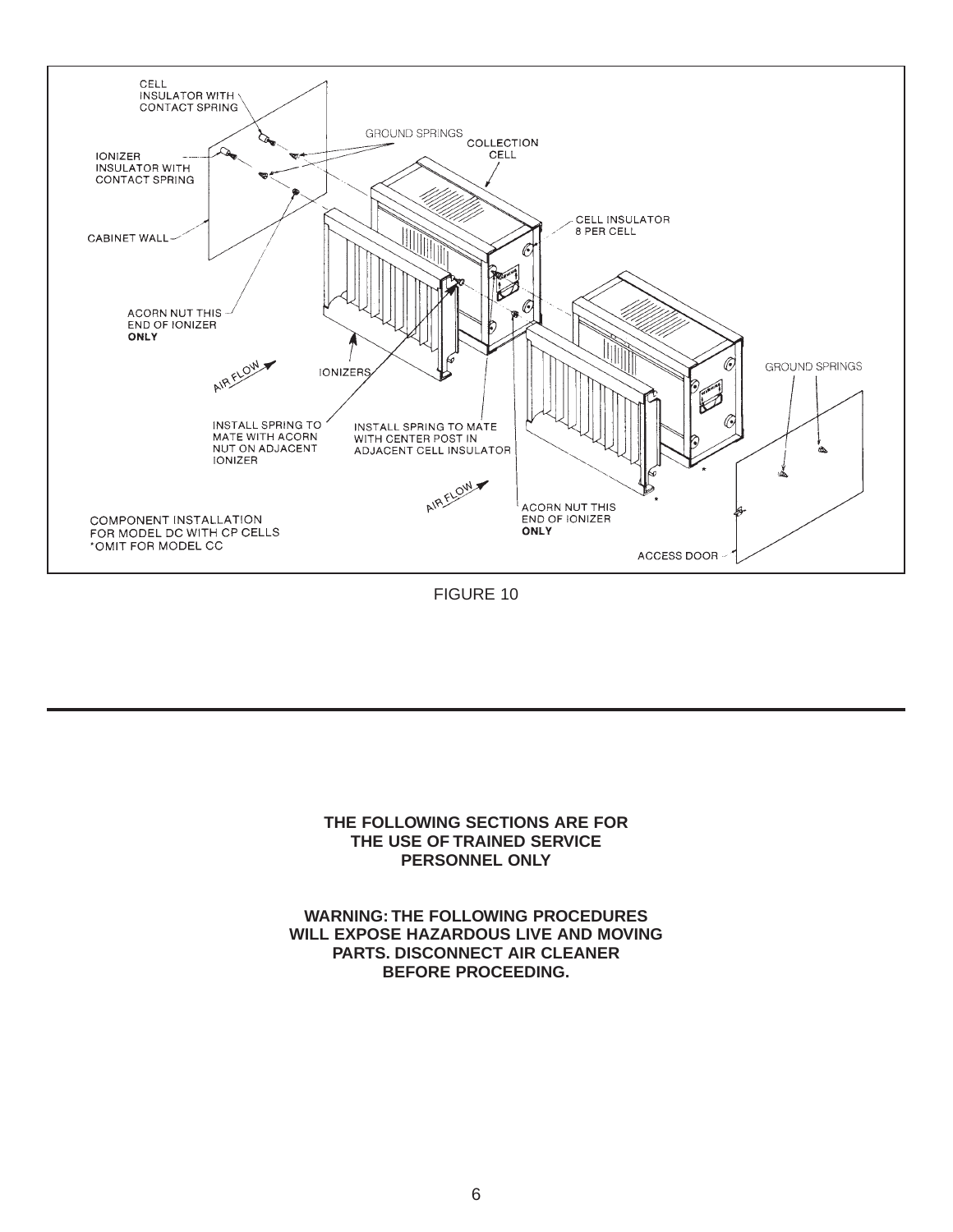## **VII. PERIODIC MAINTENANCE AND TROUBLESHOOTING**

#### PERIODIC MAINTENANCE EVERY 3 MONTHS

• Clean the ionizer and collection cell contact springs and insulators located in the back of the SMOKEETER. (For reference to location, refer to Illustrated Parts.)

With the unit unplugged, clean all wiring connections at the power pack and switches.

#### TROUBLESHOOTING TOOLS REQUIRED

- Screwdriver 8" or longer with insulated plastic handle.
- High voltage probe used to check high voltage power supply. Minimum range from 0 to 15 KV DC.
- Volt-Ohm Meter used to check 115VAC input voltage.
- Amp Probe used to check motor current draw.

#### HIGH VOLTAGE COMPONENTS

POWER PACK — The electrical circuit is designed around the power pack which contains the necessary components to convert 115 volts, single-phase 60 hertz (115/l/60) AC to the high voltage DC required for the ionizer(s) and collection cell(s).

The total current in the secondary (high voltage) transformer winding is limited to a maximum of less than 5 milliamperes to assure both equipment and personnel safety.

In the event of a short circuit or other overload condition, the power pack is designed to cause the voltage to collapse. When the voltage collapses, the indicator light will not illuminate. When the overload is removed, the voltage automatically builds up to normal and the indicating light will illuminate. The power pack is thus self-protecting against overload.

When the 115 volt power is removed from the power pack circuit, an internal resistor bleeds off the residual charge on the cell and ionizer sections. As a precaution, when the access door is opened, the blade of an insulated handle screwdriver should be used to ground the charged cell plate section before components are removed (refer to Grounding Procedure.)

IONIZER — The ionizer supports thin tungsten wires which carry a positive charge of 11,000 volts direct current (11 KV DC). Its function is to electrically charge (ionize) the particles of contaminant passing through the unit.

COLLECTION CELL — The cell contains plates alternately charged to a positive voltage of 5,500 volts direct current (5.5 KV DC). Its function is to collect charged particles which have passed through the ionizer.

#### **CAUTION: Normal good electrical practices should be followed when testing high voltage or line voltage.**

The test for high voltage is made by opening the access door. This also shuts off power for the power pack and motor/blower by means of the door interlock switch.

Attach the alligator clip of the high voltage test probe to the cabinet. Turn the unit on and depress the door interlock switch, activating the power pack and motor/ blower.

#### **IONIZER CIRCUIT TEST**

• Probe the ionizer at the ionizer wire support as shown in Figure 11. If ionizer voltage falls below 8 KV, the SMOKEETER is not operating efficiently.



FIGURE 11

- Release door interlock switch, disconnect test probe and ground cell as outlined in Grounding Procedures.
- Remove ionizer and collection cell to allow access to the back of the cabinet.
- Attach test probe clip to cabinet and depress door interlock switch.
- Probe ionizer contact spring located in back of cabinet. If ionizer contact spring voltage is above 11 KV, the ionizer needs to be cleaned or repaired after ensuring that good contact is made between contact spring and ionizer.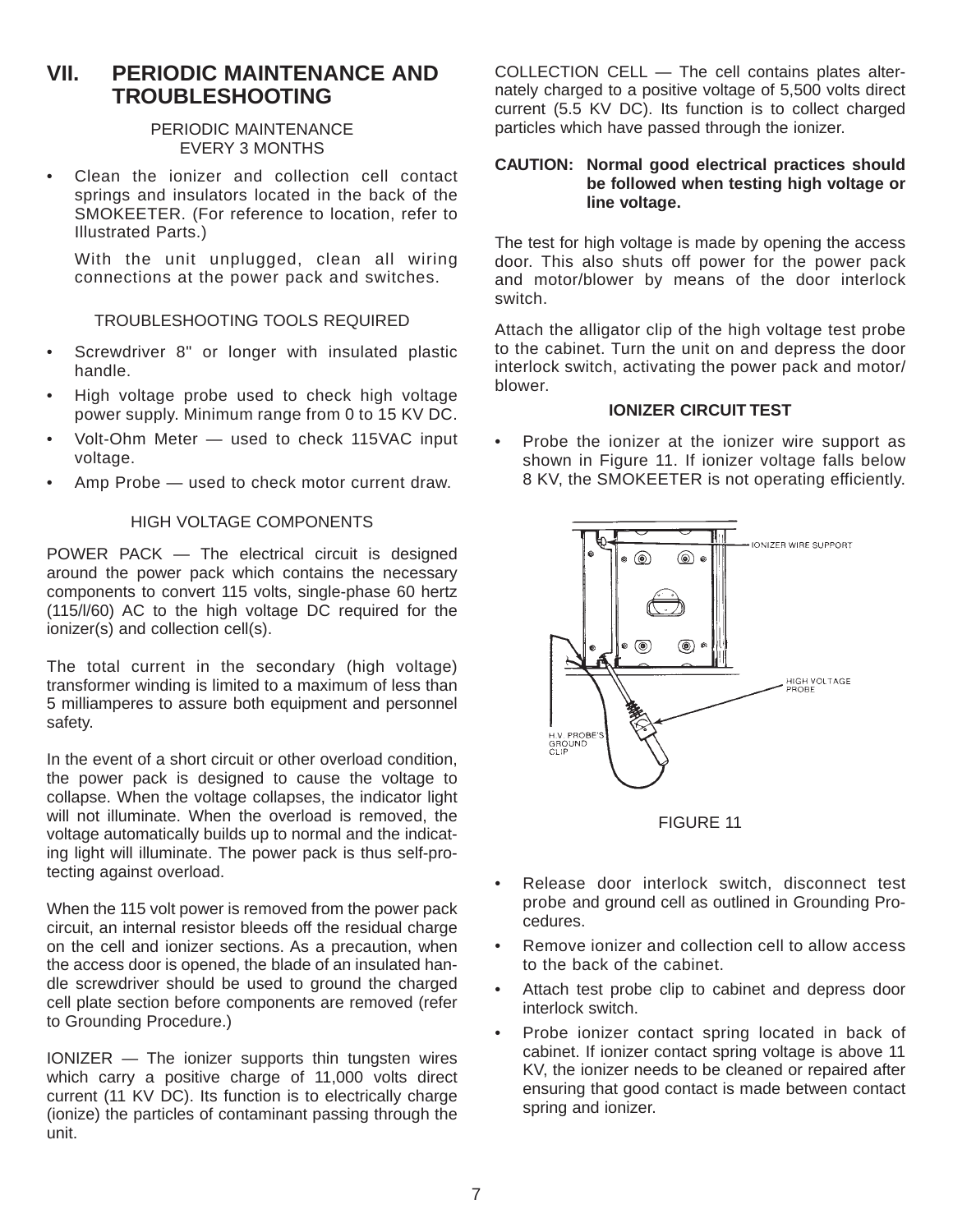#### **CELL CIRCUIT TEST**

- Probe the collection cell at the high voltage cell rod as shown in Figure 12. If collection cell voltage falls below 4 KV, the SMOKEETER is not operating efficiently.
- Release door interlock switch, disconnect test probe and ground cell as outlined in Grounding **Procedures**
- Remove ionizer and collection cell to allow access to the back of the cabinet.
- Attach test probe clip to cabinet and depress door interlock switch.
- Probe collecting contact spring located in back of cabinet. If collection cell contact voltage is above 5 KV, the collection cell needs to be cleaned or repaired, after ensuring that good contact is made between contact spring and collection cell.



#### POWER PACK TEST

If the contact spring for the ionizer and collection cell produce sub-par voltages as outlined in the ionizer test and collection cell test, check to make certain that insulators for the contact springs are clean and not damaged.

If the insulators are in good condition, check supply voltage to power pack. This should be between 110 volts and 125 volts.

If there is proper supply voltage, remove the two red high voltage lead wires from the power pack and measure the output voltage at connectors 7 and 8.

Ionizer supply voltage should read 11 KV  $\pm$  1,000 V DC.

Cell supply voltage should read  $7.3$  KV  $\pm$  1,000 V DC.

If the voltages are below normal, replace the power pack.

#### CHECKING LIGHT TERMINAL OUTPUT

- 1. Light Disconnected should read 10 to 15 V DC.
- 2. Light Connected should read 3 to 5 V DC.

## **VIII. PARTS ORDERING**

Replacement parts can be ordered from your local distributor or from UAS. To order parts from UAS, call or write:

United Air Specialists, Inc. 4440 Creek Road Cincinnati, Ohio 45242 TEL. 1-800-252-4647 Attn: www.uasinc.com Customer Service

The following information will be required for prompt service:

- 1. Unit model no.
- 2. Unit serial no.
- 3. Part no. (refer to Illustrated Parts breakdown)

When returning a defective part under warranty, you must call UAS for a customer return authorization number (RMA). This number should appear on the package that is being returned. With this control number, we can assure that you will receive prompt service. You can also return defective parts to your local distributor.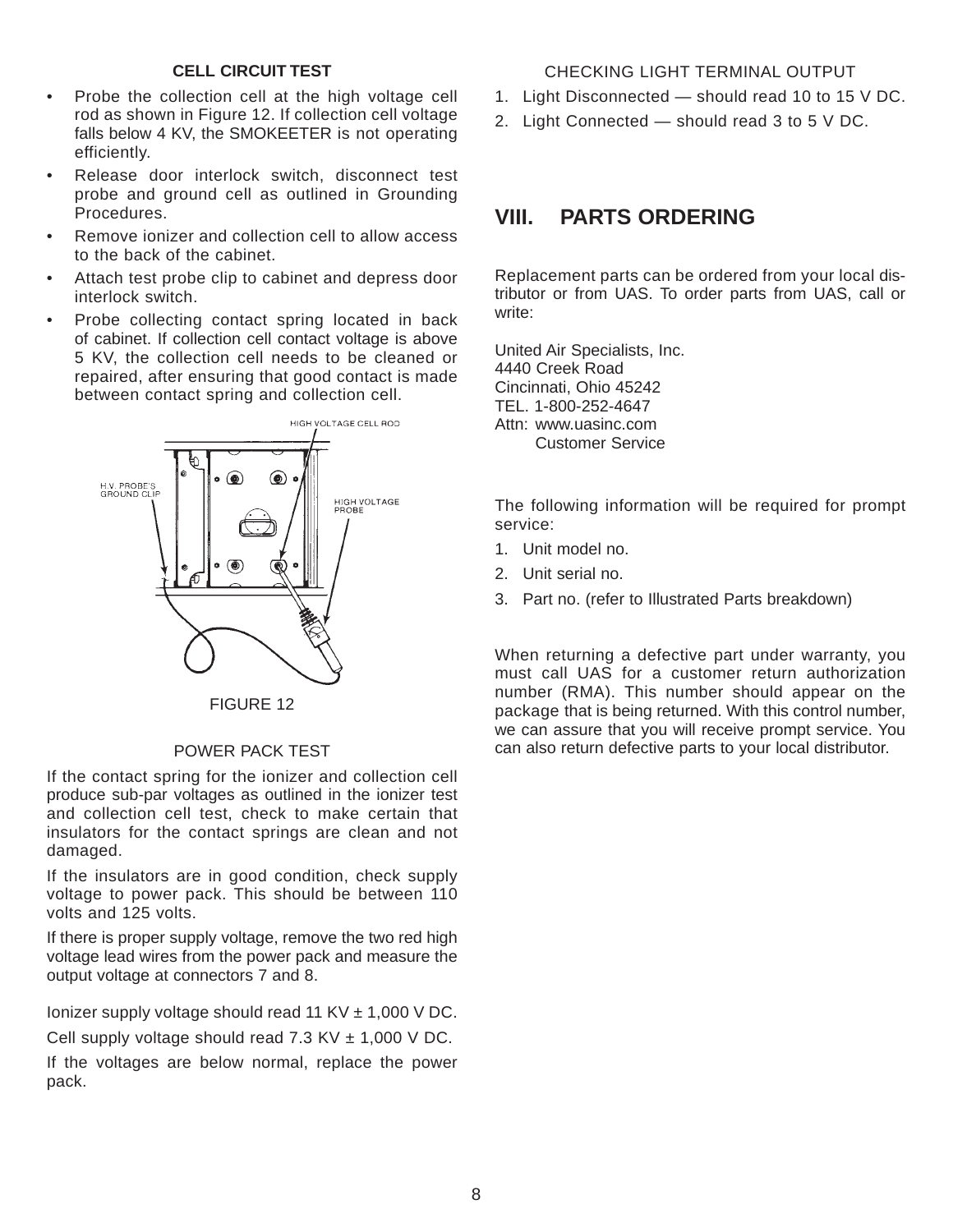## TROUBLESHOOTING CHART

| <b>PROBLEM</b>                                                                            | CAUSE                                                                                                                                              | <b>SOLUTION</b>                                                                                                                                                                                                  |
|-------------------------------------------------------------------------------------------|----------------------------------------------------------------------------------------------------------------------------------------------------|------------------------------------------------------------------------------------------------------------------------------------------------------------------------------------------------------------------|
| Continuous clicking noise.                                                                | Excessive dirt build-up or<br>1.<br>foreign matter causing arcing<br>in ionizer or collection cell.                                                | 1. Isolate problem between ionizer<br>and collection cell as outlined<br>on page 7.                                                                                                                              |
| Indicator light flashing.                                                                 | Excessive voltage to collection<br>1.<br>cell.                                                                                                     | 1. With ionizer and collection cell<br>in place, check high voltage. Refer<br>to page 7.                                                                                                                         |
| Scrapping or rubbing noise.                                                               | Blower wheel making contact with<br>1.<br>blower housing.                                                                                          | 1. Loosen set screw on blower wheel<br>and realign. Tighten set screw.                                                                                                                                           |
| Hissing noise.                                                                            | Poor contact between contact<br>$1_{-}$<br>springs and ionizer or cell.<br>Cracked or dirty insulator.<br>2.                                       | 1. Check contact of ionizer and<br>collection cell with contact spring<br>in back of cabinet.<br>2. Visually check insulators on<br>ionizer, collection cell and back of<br>cabinet for crack or excessive dirt. |
| The unit does not remove<br>smoke or other particles any<br>longer with light illuminted. | Blower not operating.<br>1.                                                                                                                        | 1. Check motor operation - and<br>starting capacitor - replace if<br>necessary.                                                                                                                                  |
| Indicating light fails to illuminate.                                                     | Components dirty.<br>1.<br>2. Light bulb failure.<br>3. Defective insulators.<br>Lack of voltage to power pack.<br>4.<br>Power pack failure.<br>5. | 1. Clean ionizer and collection cells as outlined<br>in Cleaning Instructions, Section VI.<br>2. Replace bulb.<br>Check supply voltage to power pack.<br>Check loose wires.<br>4.<br>Check high voltage.<br>5.   |
| Control switch turned on - nothing<br>happens                                             | Unit unplugged or circuit breaker<br>1.<br>turned off.<br>2. Loose or broken wire at switch.<br>3.<br>Defective control, switch.                   | 1. Restore input power to unit.<br>Check wiring at switch.<br>2.<br>Replace control switch.<br>3.                                                                                                                |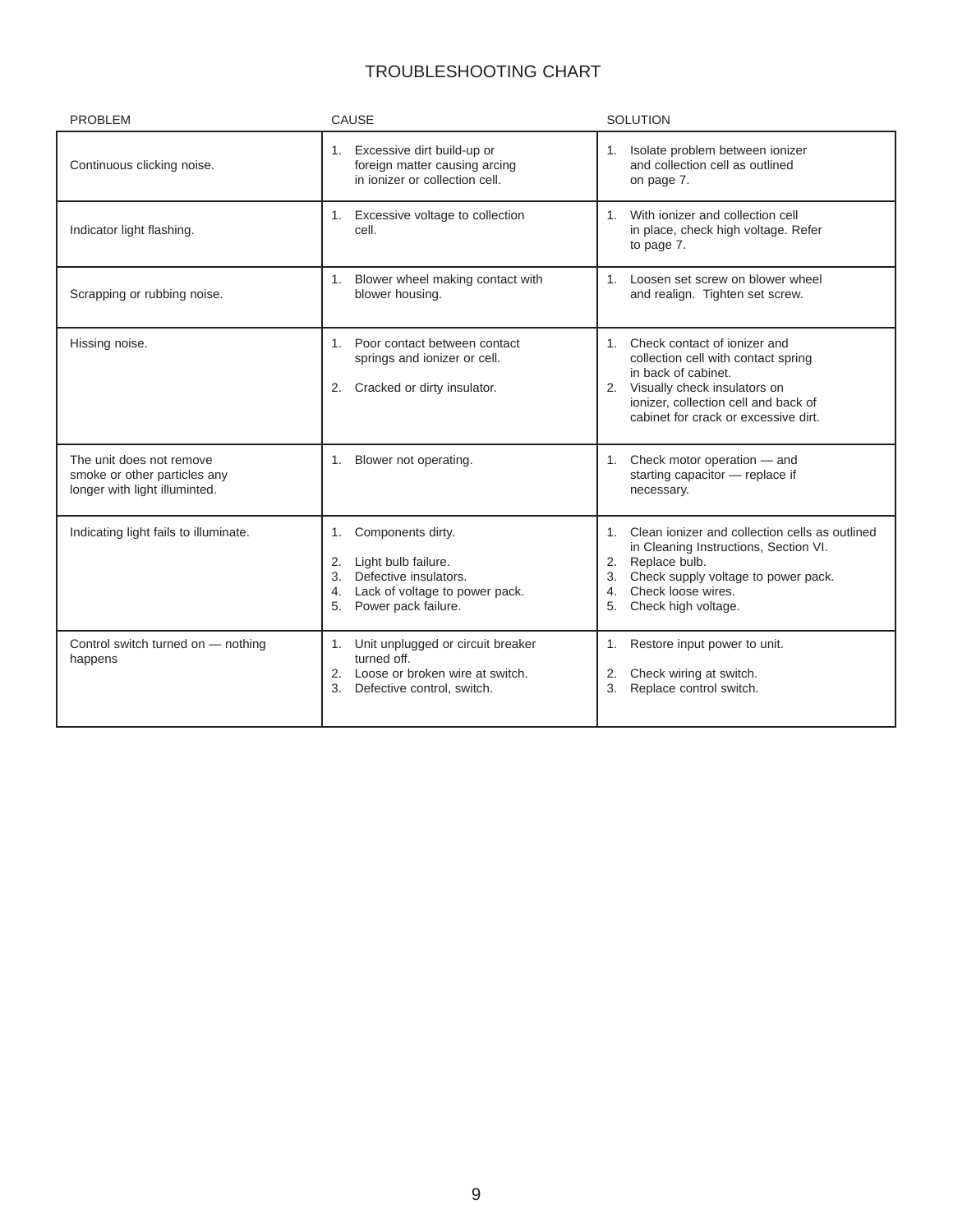## **IX. ILLUSTRATED PARTS**



FINAL ASSEMBLY SMOKEETER MODELS CC & DC — DIRECT DRIVE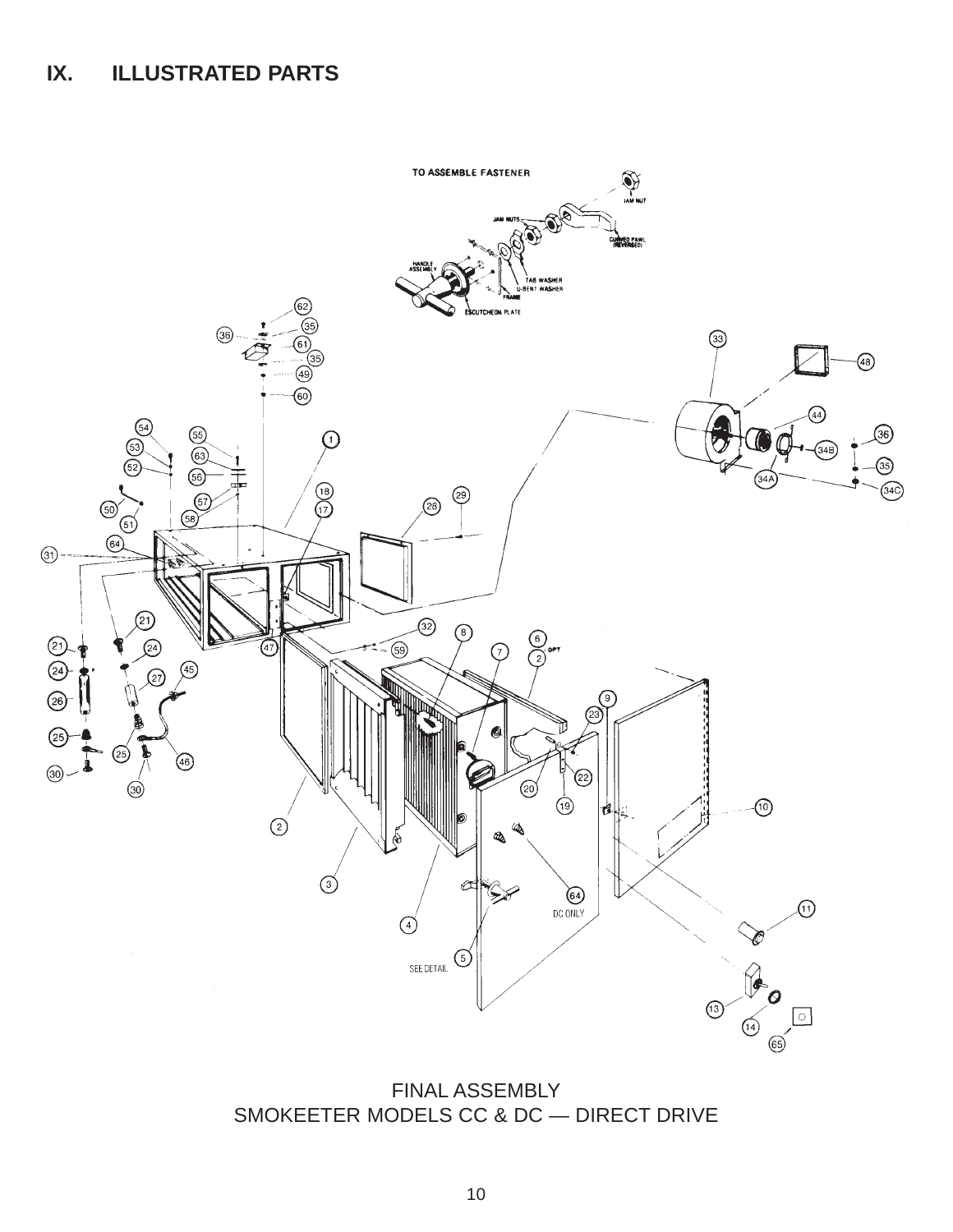#### ASSEMBLY SMOKEETER MODELS CC AND DC DIRECT DRIVE

| ITEM NO.       | PART NO. | <b>DESCRIPTION</b>                      | QUANTITY<br>CC | <b>REQUIRED</b><br>DC    | ITEM NO.    | PART NO.   | <b>DESCRIPTION</b>                            | CС             | QUANTITY<br><b>REQUIRED</b><br>DC |
|----------------|----------|-----------------------------------------|----------------|--------------------------|-------------|------------|-----------------------------------------------|----------------|-----------------------------------|
| $\mathbf{1}$   |          | <b>CABINET</b>                          | $\overline{1}$ | $\mathbf{1}$             | 34          | 32-0013    | <b>GROMMET</b>                                | Δ              | $\overline{4}$                    |
| $\overline{2}$ | 33-0001  | FILTER, ALUMINUM MESH                   | $\overline{2}$ | $\Delta$                 | 35          | 30-0049    | WASHER, 1/4" FLAT                             |                | $\overline{4}$                    |
| 3 (SELECT)     | 02-0089  | IONIZER, 7 WIRE                         |                | $\overline{2}$           | 36          | 30-0030    | LOCK NUT, 1/4" - 20                           |                | 4                                 |
|                | 02-0044  | IONIZER, 9 WIRE                         |                | $\overline{2}$           | 44 (SELECT) | 22-0166    | MOTOR, 115/1/60 1/2 H.P.                      |                |                                   |
| $\overline{4}$ | 02-0086  | COLLECTION CELL, CP                     |                | $\overline{2}$           |             | 22-0161    | MOTOR, 115/1/60 1/2 H.P.                      |                | $\mathbf{1}$                      |
| 5              | 39-0071  | LATCH, DOOR                             |                | $\overline{1}$           | 44A         | 20-0569    | CAPACITOR 12-1/2 MRD                          |                | $\overline{\phantom{0}}$          |
| 6 (OPTIONAL)   | 33-0007  | FILTER, CARBON                          |                | $\overline{\mathbf{z}}$  | (SELECT)    | 20-2640    | CAPACITOR 20 MRD                              |                | $\mathbf{1}$                      |
| 7              | 36-0015  | SPRING, CELL TO CELL INTERCONNECT       |                | $\overline{1}$           | 45          | 20-0155    | BUSHING, H.V. WIRE                            | $\overline{2}$ | 2                                 |
| 8              | 36-0016  | SPRING, IONIZER TO IONIZER INTERCONNECT |                | $\overline{1}$           | 46 (SELECT) | 02-1225    | LEAD ASSEMBLY, HIGH VOLTAGE (CC)              | 2              | $\overline{\phantom{0}}$          |
| 9              | 30-0062  | RECEPTACLE WING HELD SCREW              | $\overline{1}$ | $\overline{1}$           |             | 02-1226    | LEAD ASSEMBLY, HIGH VOLTAGE (DC)              |                | $\overline{2}$                    |
| 10             | 41-0235  | LABEL, SMOKEETER/CRYSTAL-AIRE           |                | $\overline{1}$           | 47          | 41-0384    | LABEL, SWITCH/CONTROL                         | -1             | 1                                 |
| 11 (SELECT)    | 02-0331  | LIGHT ASSEMBLY (IND. P.P.)              |                |                          | 48          | 42-0058    | <b>FELT STRIP</b>                             | 3 FT.          | 6 FT.                             |
|                | 02-0400  | LIGHT ASSEMBLY (COMM. P.P.)             |                | $\overline{1}$           | 49          | 30-0051    | LOCK WASHER 5/16                              | 2              | $\overline{2}$                    |
|                | 20-0467  | BULB 6V REPLACEMENT (IND. P.P.)         |                | $\overline{1}$           | 50          | 02-0288    | POWER CORD ASSEMBLY                           |                | $\mathbf{1}$                      |
|                | 20-0004  | BULB 120V NEON (COMM. P.P.)             |                | $\overline{1}$           | 51          | 21-0157    | <b>BUSHING, STRAIN RELIEF</b>                 |                | $\overline{1}$                    |
| 13             | 20-0326  | SWITCH ON/OFF                           |                | $\overline{1}$           | 52          | 30-0090    | WASHER, 1/2" FLAT                             |                | $\overline{\mathbf{4}}$           |
| 14             | 30-0045  | LOCK WASHER, 1/2"                       |                | $\overline{1}$           | 53          | 30-0073    | NUT, HEX 1/2 - 13                             |                | $\Delta$                          |
| 17             | 30-0061  | SCREW, WING HEAD                        |                | $\overline{1}$           | 54          | 30-0252    | EYE BOLT, 1/2"                                |                | $\Delta$                          |
| 18             | 30-0063  | RETAINER, WING HEAD SCREW               |                | $\overline{1}$           | 55          | 30-0301    | SCREW, P.H. 6 - 32 x 1-1/4                    | 2              | $\overline{2}$                    |
| 19             | 35-0028  | BRACKET, SWITCH ACTIVATING              |                | $\overline{1}$           | 56          | 37-0038    | <b>INSULATOR, SWITCH</b>                      |                | 1                                 |
| 20             | 35-0026  | ROD, SWITCH ACTIVATING                  |                | $\overline{1}$           | 57          | 20-0436    | SWITCH, DOOR INTERLOCK                        |                | 1                                 |
| 21             | 30-0371  | SCREW, 8 - 32 x 3/8                     | $\overline{2}$ | $\overline{2}$           | 58          | 30-0345    | DOUBLE TINNERMAN NUT                          |                | $\overline{1}$                    |
| 22             | 30-0014  | SCREW, 10 - 32 x 3/8                    | $\overline{2}$ | $\overline{2}$           | 59          | 30-0036    | #10 EXT. LCK. WASHER                          |                | 4                                 |
| 23             | 30-0015  | SCREW, 6 - 32 x 3/8                     | $\overline{1}$ | $\overline{1}$           | 60          | 30-0004    | NUT, HEX 1/4 - 20                             | $\mathfrak{p}$ | $\overline{2}$                    |
| 24             | 30-0039  | WASHER, #8 EXT. TOOTH                   | $\overline{2}$ | $\mathfrak{p}$           | 61 (SELECT) | 21-1218    | POWER PACK - COMMERCIAL                       |                | 1                                 |
| 25             | 36-0014  | SPRING, CONTACT                         | $\overline{2}$ | $\overline{2}$           |             | 21-1216    | POWER PACK - INDUSTRIAL                       |                | $\overline{1}$                    |
| 26             | 37-0013  | INSULATOR, CAB. TO IONIZER              |                | $\overline{1}$           | 62          | 30-0058    | BOLT, HEX HD. 1/4 - 20 x 7/8                  | $\mathfrak{p}$ | $\overline{2}$                    |
| 27             | 37-0063  | INSULATOR, CAB. TO CELL                 |                | -1                       | 63          | 37-0036    | SPACER, INTERLOCK SWITCH                      | 1              | 1                                 |
| 28 (SELECT)    | 33-0021  | GRILLE, DISCHARGE (BLACK)               | 1              | $\overline{\phantom{0}}$ | 64          | 36-0016    | <b>GROUND SPRING</b>                          | $\mathfrak{p}$ | $\Delta$                          |
|                | 33-0026  | GRILLE, DISCHARGE (BLACK)               |                | $\overline{1}$           | 65          | 20-0085    | SWITCH PLATE                                  |                | 1                                 |
| 29             | 30-0322  | SCREW, O. H. (PHIL.) 8 x 3/4            | $\overline{4}$ | 8                        | (SELECT)    | $*03-0614$ | DC WIRING HARNESS                             |                | 1                                 |
| 30             | 30-0119  | SCREW - MCH. PHL. 8 - 32 X 5/16         | $\overline{2}$ | $\overline{2}$           |             |            | (FOR POWER PACK 21-1218)                      |                |                                   |
| 31             | 30-0305  | <b>TEK SCREW</b>                        | $\overline{2}$ | 2                        |             | *03-0583   | CC WIRING HARNESS<br>(FOR POWER PACK 21-1216) |                |                                   |
| 32             | 30-0076  | SCREW, GROUNDING 10 - 32 x 3/8          | $\mathfrak{p}$ | $\overline{2}$           |             | $*03-0574$ | DC WIRING HARNESS                             |                | $\overline{1}$                    |
| 33 (SELECT)    | 32-0150  | BLOWER, SINGLE (9-7)                    |                |                          |             |            | (FOR POWER PACK 21-1216)                      |                |                                   |
|                | 32-0148  | BLOWER, SINGLE (12-12T)                 |                | $\mathbf{1}$             | *NOT SHOWN  |            |                                               |                |                                   |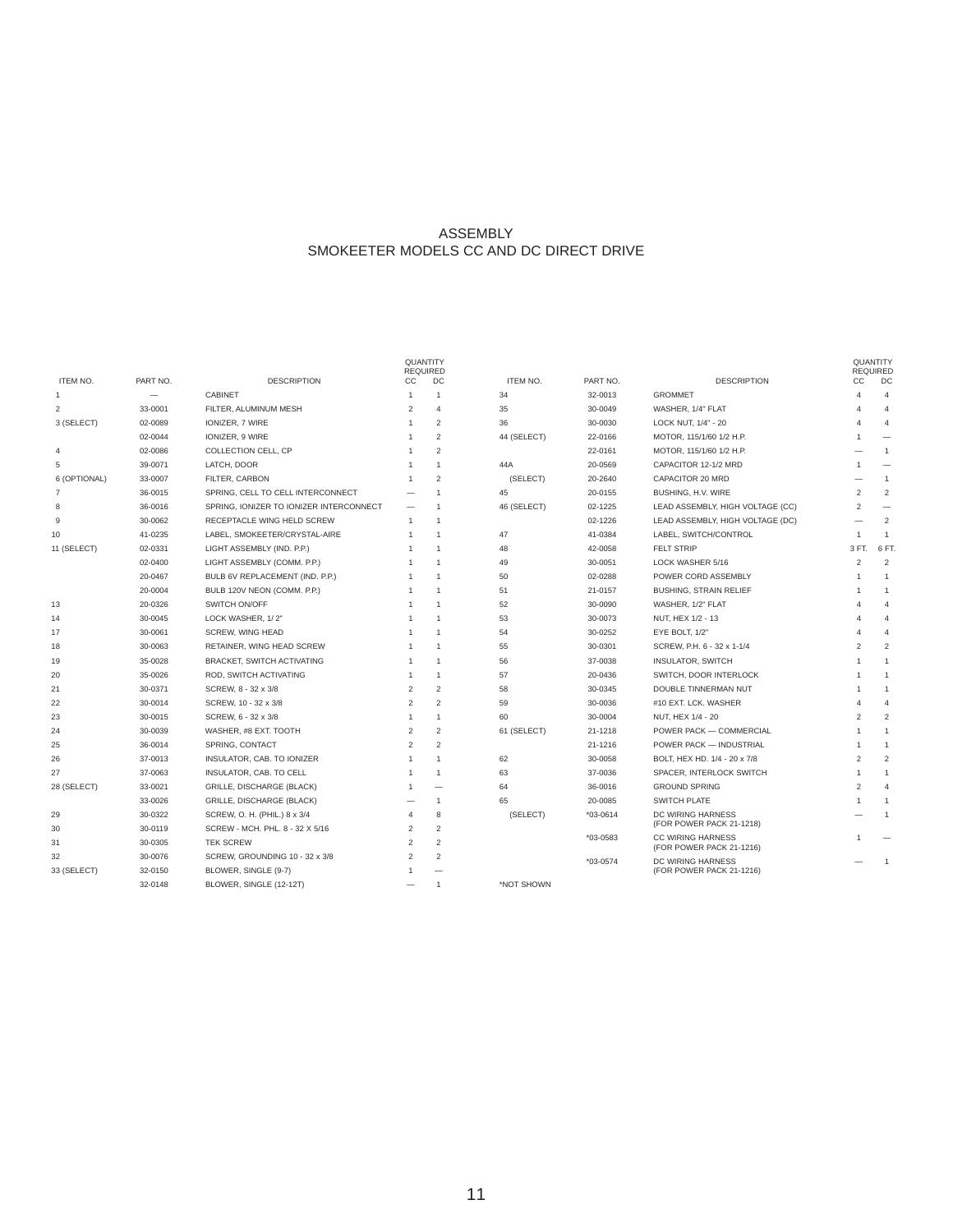

IONIZER ASSEMBLY 02-0089 7 WIRE 02-0044 9 WIRE

# ⊚  $\odot$ 000 ۹ ۱

 $\begin{pmatrix} 1 \\ 0 \\ 0 \end{pmatrix}$ 

 $\odot$  $\odot$ 

 $\bigcirc$ 

02-0086

#### AIRFOIL IONIZER ASSEMBLY\*

| ITEM NO.                   | PART NO.    | <b>DESCRIPTION</b>            | <b><i>OUANTITY</i></b><br><b>REQUIRED</b> |
|----------------------------|-------------|-------------------------------|-------------------------------------------|
| 1                          | 30-0030     | 1/4 - 20 LOCK NUT             | $\overline{4}$                            |
| 3                          | 35-0027     | <b>ROD</b>                    | $\mathfrak{p}$                            |
| 4 (SELECT)                 | 10-0465     | CORNER CHANNEL (7 WIRE)       | 2                                         |
|                            | 10-0426     | CORNER CHANNEL (9 WIRE)       | $\overline{2}$                            |
| 5 (SELECT)                 | 37-0004     | <b>INSULATOR</b>              | $\overline{4}$                            |
|                            | 37-0028     | INSULATOR (CONVOLUTED)        | 4                                         |
| 6 (SELECT)                 | 10-0570     | IONIZER SUPPORT (7 WIRE)      | $\mathfrak{p}$                            |
|                            | 10-0569     | IONIZER SUPPORT (9 WIRE)      | $\mathfrak{p}$                            |
| $\overline{7}$             | 30-0142     | #8 - 32 x 1/2" PAN HEAD SCREW | 8                                         |
| 8                          | 30-0081     | #8 FLAT WASHER                | 4                                         |
| 9                          | $10 - 0420$ | <b>IONIZER PLATE</b>          | A.R.                                      |
| 10                         | 03-0555     | IONIZER WIRE ASSY. (TUNGSTEN) | A.R.                                      |
| 11                         | 03-0559     | <b>IONIZER SPRING</b>         | A.R.                                      |
| * 02-0089 - 7 WIRE IONIZER |             |                               |                                           |
|                            |             |                               |                                           |

02-0044 - 9 WIRE IONIZER

### COLLECTION CELL ASSEMBLY\*

| ITEM NO.       | PART NO. | <b>DESCRIPTION</b>       | QUANTITY<br><b>REQUIRED</b> |
|----------------|----------|--------------------------|-----------------------------|
| 1              | 30-0030  | 1/4 - 20 LOCK NUT        | 16                          |
| 2 (SELECT)     | 37-0008  | <b>INSULATOR (STD.)</b>  | 8                           |
|                | 37-0007  | INSULATOR (HORSESHOE)    | 8                           |
| $3-A$          | 10-0564  | <b>HANDLE</b>            | 1                           |
| $3-B$          | 10-0559  | COVER PLATE, HANDLE      | $\mathbf{1}$                |
| 4 (SELECT)     | 10-0348  | END PLATE (GALVANIZED)   | $\overline{2}$              |
|                | 10-0347  | END PLATE (ALUMINUM)     | $\overline{2}$              |
| 5              | 41-0330  | <b>WARNING LABEL</b>     | 1                           |
| 6              | 10-0157  | "HOT" CELL PLATE         | 33                          |
| $\overline{7}$ | 10-0158  | <b>GROUND CELL PLATE</b> | 32                          |
| 8              | 35-0067  | <b>SPACER</b>            | 260                         |
| 9              | 35-0049  | <b>CORNER ANGLE4</b>     |                             |
| 10             | 35 0045  | <b>CELL ROD</b>          | 8                           |
|                |          |                          |                             |

CELL ASSEMBLY **a**  $\cdot$  02-0086 - CP CELL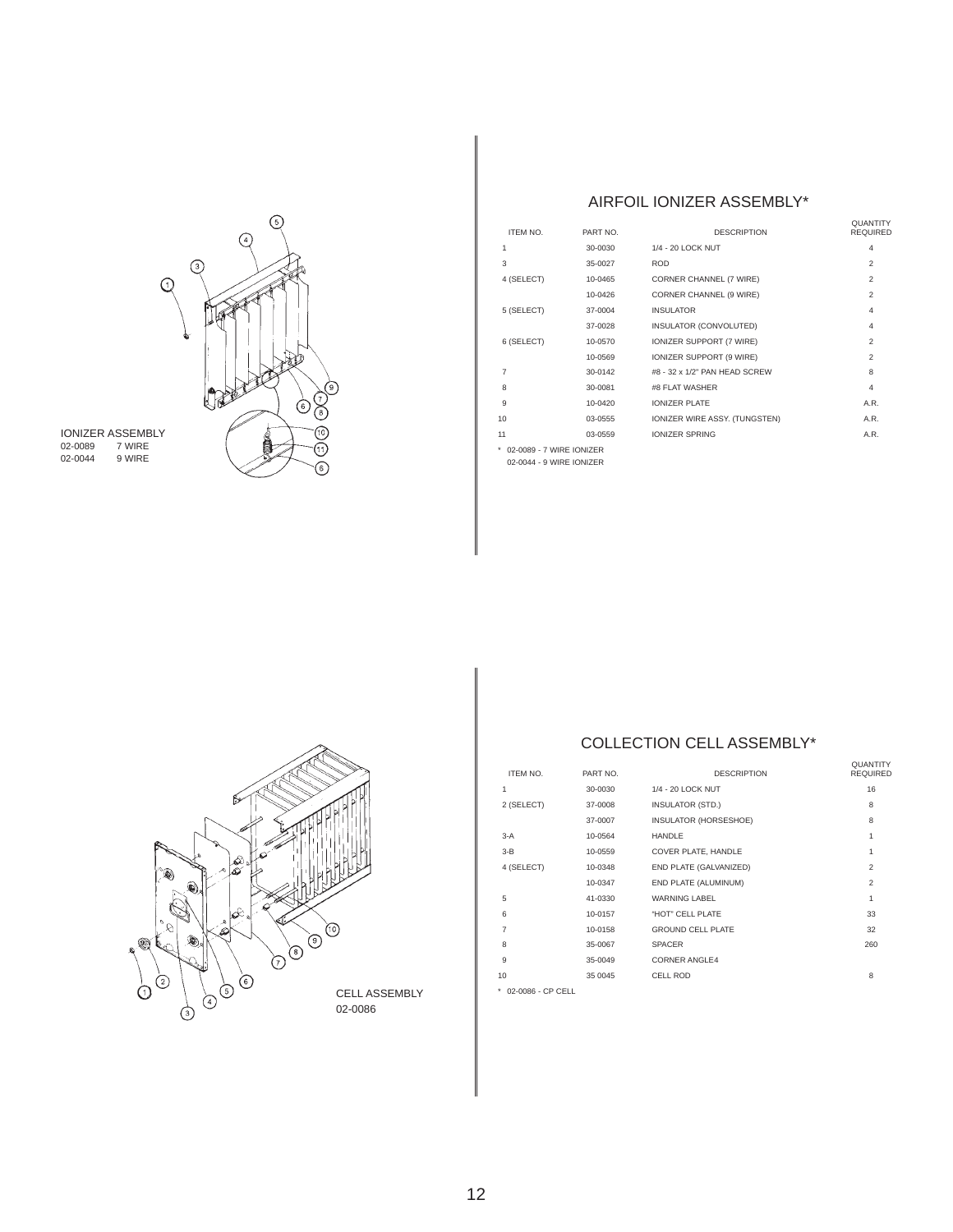